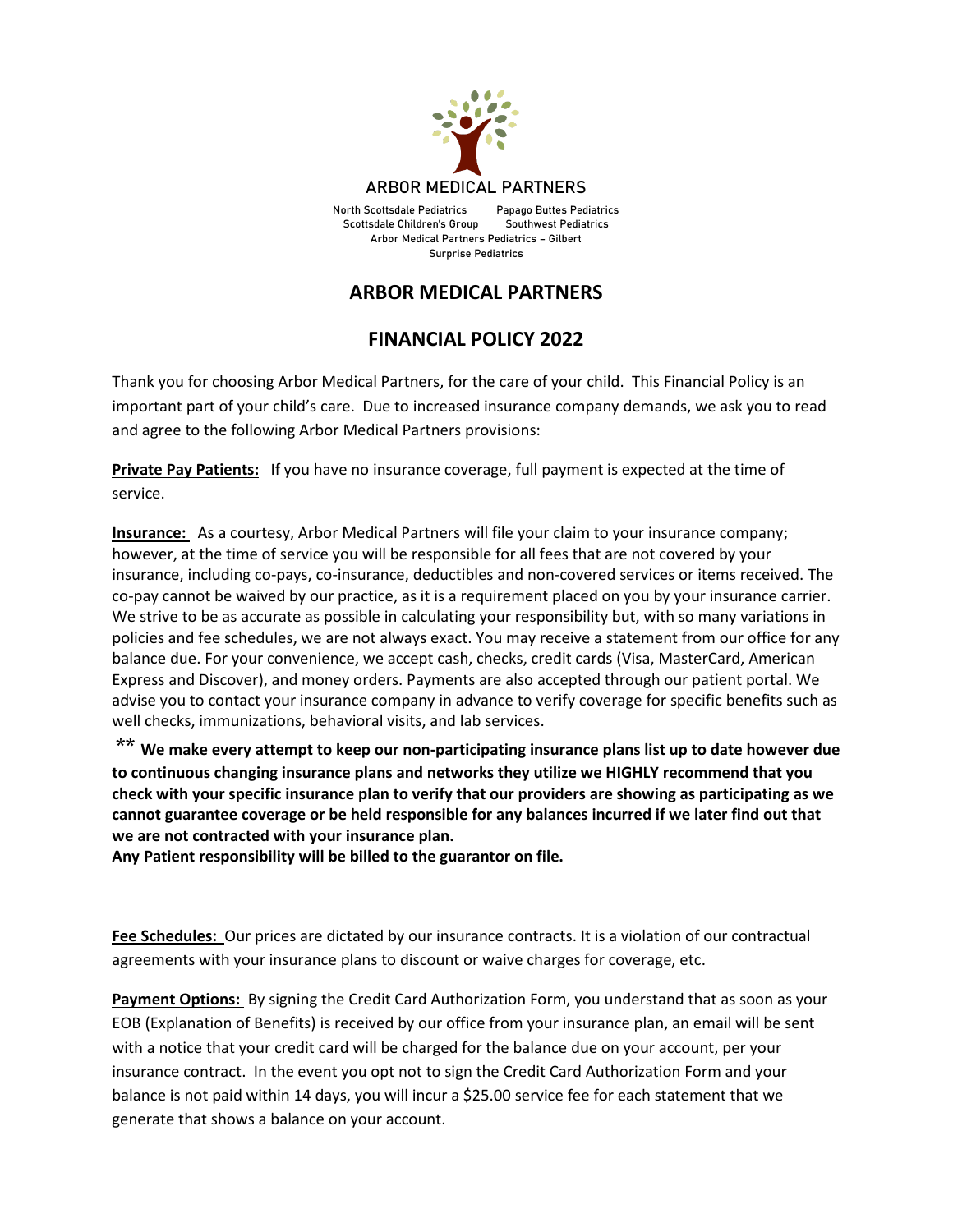**Statements:** Statements are generated to your portal account. If you do not have a portal account, your statement will be mailed to the address that we have on file for you. For your convenience and for ease of processing, we would prefer that you utilize our credit card processing service, where online payments can be made through our new and expanded portal, or our website.

**Refunds:** Any patient accounts showing credit balances will be thoroughly researched to analyze if credit is accurate and the billing department will determine if the credit is owed to the patient or the insurance company. The credit balance report is reviewed as frequently as possible and as refund checks are requested. Once determined who credit is owed to, please allow 6 weeks for credit or refund check to be issued.

**Outside Collections:** If your balance has not been paid to Arbor Medical Partners within 120 days, your account will be turned over to our outside collection agency. Thereafter, within 30 days, if your balance has not been paid, dismissal from Arbor Medical Partners will occur.

**Laboratory Fees:** You will receive a separate laboratory fee for their services. Any lab services that are not covered by your insurance will be your responsibility.

**Address and insurance changes:** Please let us know if your address, phone numbers, insurance, etc., change, so that your information is always current and accurate in your child's records. This can also be updated through our Patient Portal.

**Authorization for medical treatment of a minor:** Patients under the age of 18 (minors) must be accompanied by a parent/legal guardian unless prior arrangements have been made. If the accompanying adult is not the parent/guardian, we will require a "Consent to Treat Form" be filled out. The person bringing in the child for medical treatment will be held responsible for payment at the time services are performed.

**Divorce/Custody:** We cannot and will not become involved with parental billing disputes in divorce and/or custody cases. Our policy is to hold the parent who brings in the child for medical treatment responsible for payment at time of service. Arbor Medical Partners **DOES** require documentation from the court for all legal matters that relate to your child's care; i.e., custody, medical decisions, medical record access, etc.

**Cancellations/No Shows:** If you cancel your appointment with less than a 24-hour notice or do not show for the appointment, a \$50 fee will be charged to your account.

**Coordination Of Benefits:** Often times insurance companies will require proof of other insurance or the lack thereof. In this instance, it is the responsibility of the patient to make sure the insurance company receives this in a timely manner so that claims for Arbor Medical Partners are paid promptly and not delayed due to failure to comply with COB requests. Responsible party will be given 30 days from notice from insurance that COB needs to be updated. Failure to comply will result in charges from Arbor Medical Partners becoming patients responsibility and or being discharged from the division of Arbor Medical Partners.